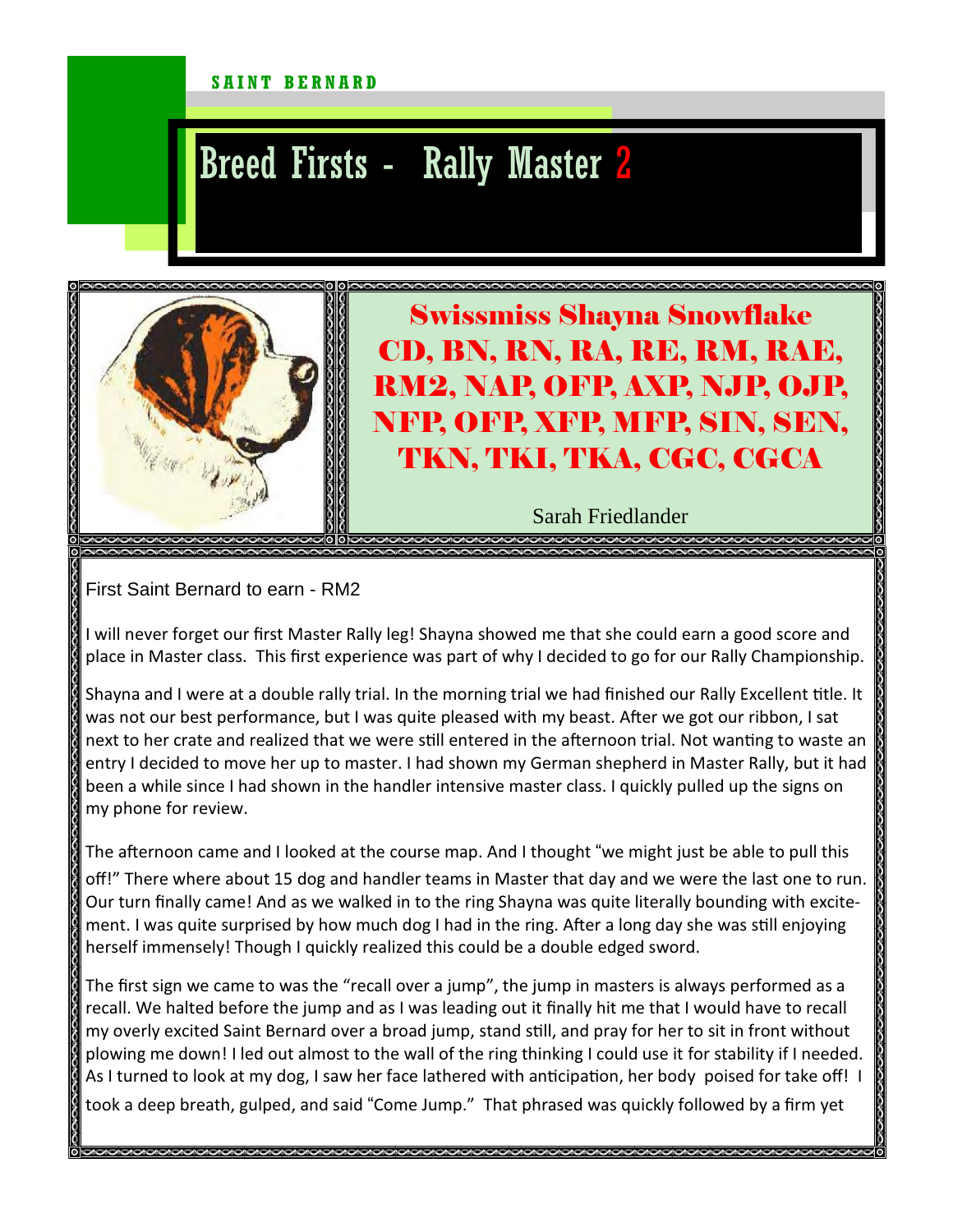desperate "EASY!" And after she ran into my legs she sat so nicely in a perfect front position. Of course at this point I had fallen back into the wall but managed to only move one of my feet.

The rest of the course went quite nicely! And when she finished several people clapped for us, which fed the Saint's pride in her performance. We walked out of the ring with her once again bouncing up and down. After we got her treats I went up to check her score. To my surprise we got a 96! As I scanned through the other scores I got another shock, we had gotten second place!

My big girl blew me away! Our first Master leg, second place, championship points, and of course her goofy and fun loving attitude! She just earned her RM2, which means she has run me down on the recall over a jump sign, 20 times! But I would have it no other way!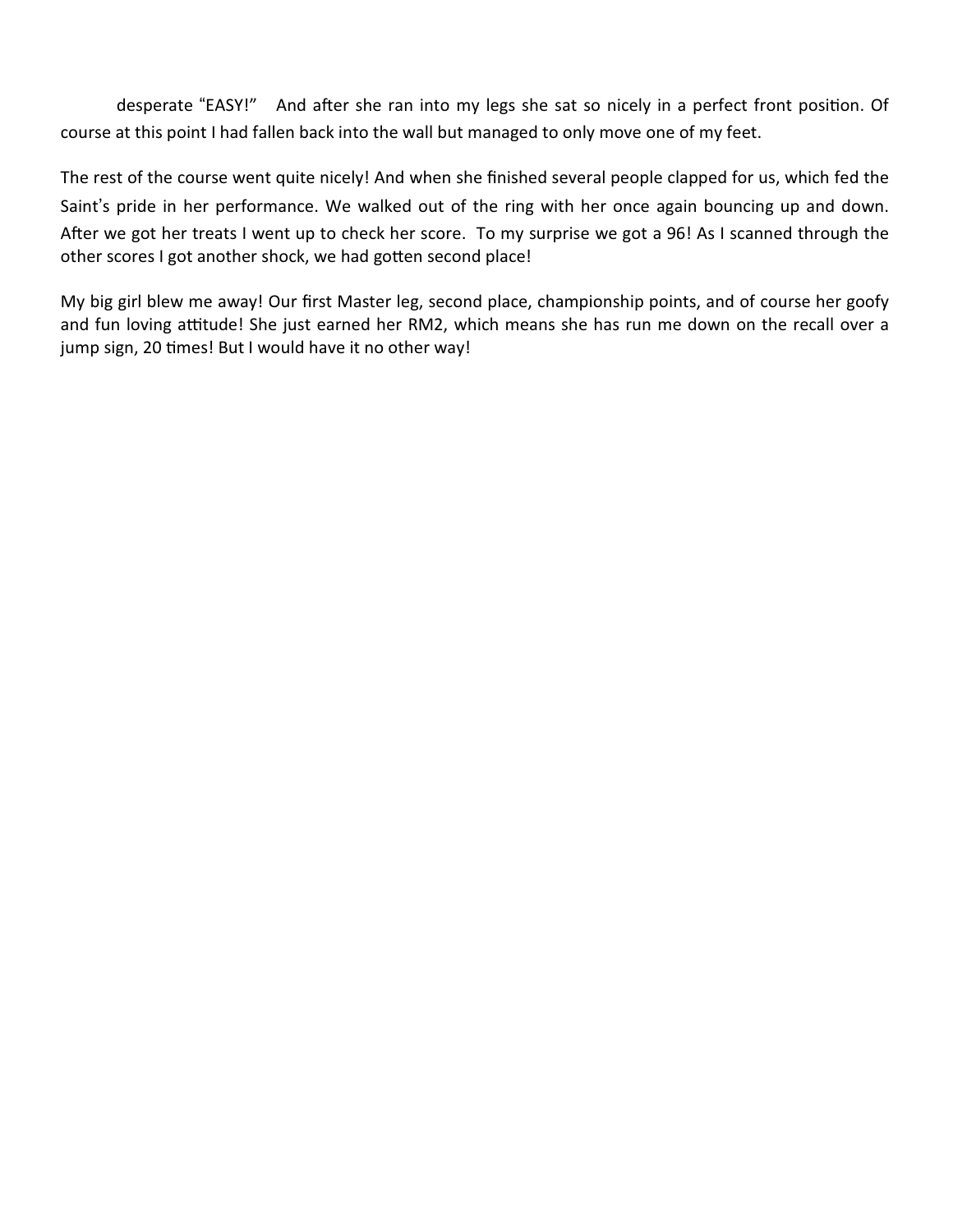

## Swissmiss Shayna Snowflake CD, BN, RN, RA, RE, RM, RAE, RM2, NAP, OFP, AXP, NJP, OJP, NFP, OFP, XFP, MFP, SIN, SEN, TKN, TKI, TKA, CGC, CGCA

 $\frac{1}{\sqrt{2}}$ 

 $\frac{1}{N}$ 

会

本

 $\frac{1}{N}$ 

 $\frac{1}{\sqrt{2}}$ 

 $\frac{1}{N}$ 

 $\frac{1}{\sqrt{2}}$ 

 $\frac{1}{N}$ 

 $\bigstar$ 

 $\frac{1}{N}$ 

 $\bigstar$ 

 $\frac{1}{N}$ 

 $\frac{1}{\sqrt{2}}$ 

 $\frac{1}{\sqrt{2}}$ 

 $\frac{1}{\sqrt{2}}$ 

 $\frac{1}{\sqrt{2}}$ 

 $\frac{1}{\sqrt{2}}$ 

 $\frac{1}{\sqrt{2}}$ 

 $\frac{1}{N}$ 

**Sarah Friedlander** 



## First Saint Bernard to Earn The Title Rally Master 2

**October 23, 2021**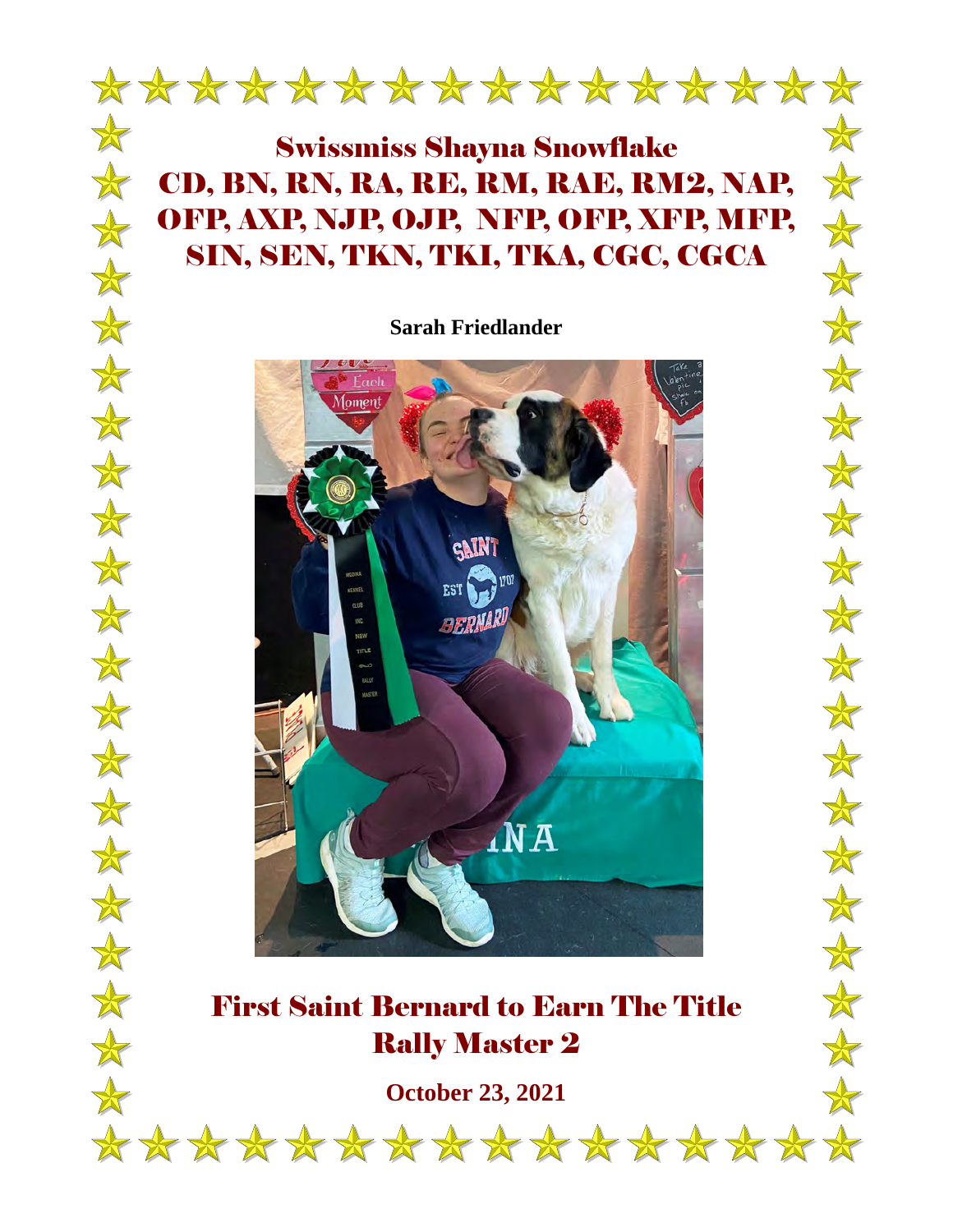|                                                 | <b>First Saint Bernard To Earn A Rally Master 2 Title</b>                     |                                           |            |                            |          |          |                                |    |     |                |                      |                |                         |             |                                                                |  |
|-------------------------------------------------|-------------------------------------------------------------------------------|-------------------------------------------|------------|----------------------------|----------|----------|--------------------------------|----|-----|----------------|----------------------|----------------|-------------------------|-------------|----------------------------------------------------------------|--|
|                                                 | <b>Saint Bernard National Archive's AKC Obedience/Performance Record For:</b> |                                           |            |                            |          |          |                                |    |     |                |                      |                |                         |             |                                                                |  |
|                                                 | <b>Swissmiss Shayna Snowflake</b>                                             |                                           |            |                            |          |          |                                |    |     |                |                      |                |                         |             |                                                                |  |
|                                                 |                                                                               | <b>Sarah Friedlander</b>                  |            |                            |          |          |                                |    |     |                |                      |                |                         |             |                                                                |  |
| CL<br><b>AKC Performance Titles</b>             | <b>Date</b>                                                                   | <b>Trial</b>                              |            |                            |          |          |                                |    |     |                |                      |                |                         |             | <b>RN-ARN-B RI RA-ARA-BRE-ARE-B RM 1st 2nd 3rd 4th RAF M F</b> |  |
| <b>Swissmiss Shayna Snowflake</b><br>(1) Novice |                                                                               |                                           |            |                            |          |          |                                |    |     |                |                      |                |                         |             |                                                                |  |
| <b>SEN,CGC,TKA</b>                              | November 03, 2018 Cleveland ABTC, OH                                          |                                           |            | 100                        |          |          |                                |    |     |                | 1                    |                |                         |             |                                                                |  |
| <b>SEN, CGC, TKA</b>                            | November 17, 2018 Toledo KC, OH                                               |                                           |            | 95                         |          |          |                                |    |     |                |                      |                | 3                       |             |                                                                |  |
| SEN, CGC, TKA/RN-2018                           | November 17, 2018 Toledo KC, OH                                               |                                           |            | 94                         |          |          |                                |    |     |                |                      |                | $\mathbf{3}$            |             |                                                                |  |
| <b>Summary:</b>                                 |                                                                               |                                           | <b>ERR</b> |                            |          |          | 96 ERR ERR ERR ERR ERR ERR 1 0 |    |     |                |                      |                | 2 <sub>1</sub>          | $\mathbf 0$ | <b>ERR</b>                                                     |  |
| Number of times qualifying and in each class:   |                                                                               | 3                                         | 0          | 3                          | $\bf{0}$ | 0        | 0                              | 0  | 0   | 0              |                      |                |                         |             |                                                                |  |
| (2) Advanced                                    |                                                                               |                                           |            |                            |          |          |                                |    |     |                |                      |                |                         |             |                                                                |  |
| SEN, CGC, TKA/RN-2018                           | October 25, 2019 Youngstown A-B TC, OH                                        |                                           |            |                            |          | 96       |                                |    |     |                |                      | $\mathbf{2}$   |                         |             |                                                                |  |
| SEN, CGC, TKA/RN-2018                           | October 25, 2019 Youngstown A-B TC, OH                                        |                                           |            |                            |          | 97       |                                |    |     |                | 1                    |                |                         |             |                                                                |  |
| SEN, CGC, TKA/RN-2018/RA-2019                   | October 26, 2019 Youngstown A-B TC, OH                                        |                                           |            |                            |          | 89       |                                |    |     |                |                      | $\mathbf{2}$   |                         |             |                                                                |  |
| <b>Summary:</b>                                 |                                                                               |                                           |            | <b>ERR ERR ERR</b>         |          |          | 94 ERR ERR ERR ERR             |    |     |                | $\blacktriangleleft$ | $\overline{2}$ | $\mathbf{0}$            |             | $0$ ERR                                                        |  |
| Number of times qualifying and in each class:   |                                                                               | 3                                         | $\bf{0}$   | 0                          | $\bf{0}$ | 3        | 0                              | 0  | 0   | 0              |                      |                |                         |             |                                                                |  |
| (3) Excellent                                   |                                                                               |                                           |            |                            |          |          |                                |    |     |                |                      |                |                         |             |                                                                |  |
| SEN, CGC, TKA/RN-2018/RA-2019                   | November 02, 2019 Cleveland A-B TC, OH                                        |                                           |            |                            |          |          |                                | 96 |     |                |                      |                |                         |             |                                                                |  |
| SEN, CGC, TKA/RN-2018/RA-2019                   | November 02, 2019 Cleveland A-B TC, OH                                        |                                           |            |                            |          |          |                                | 95 |     |                | 1                    |                |                         |             |                                                                |  |
| SEN, CGC, TKA, NFP/RN-2018/RA-2019/RE-2020      | February 28, 2020 GSD Club of Northern Ohio, OH                               |                                           |            |                            |          |          |                                | 92 |     |                |                      |                |                         |             |                                                                |  |
| <b>Summary:</b>                                 |                                                                               |                                           |            | <b>ERR ERR ERR ERR ERR</b> |          |          |                                |    |     | 94 ERR ERR 2 0 |                      |                | $\overline{\mathbf{0}}$ |             | 0 ERR                                                          |  |
| Number of times qualifying and in each class:   |                                                                               | 3                                         | 0          | $\bf{0}$                   | $\bf{0}$ | $\bf{0}$ | 0                              | 3  | 0   | $\bf{0}$       |                      |                |                         |             |                                                                |  |
| (4) Advanced Excellent                          |                                                                               |                                           |            |                            |          |          |                                |    |     |                |                      |                |                         |             |                                                                |  |
| SEN, CGC, TKA, NFP/RN-2018/RA-2019/RE-2020      |                                                                               | July 25, 2020 Youngstown All-Breed TC, OH |            |                            |          |          | 97                             |    |     |                |                      |                |                         |             |                                                                |  |
| SEN, CGC, TKA, NFP/RN-2018/RA-2019/RE-2020      | July 25, 2020 Youngstown All-Breed TC, OH                                     |                                           |            |                            |          |          |                                |    | 96  |                |                      |                |                         |             |                                                                |  |
| SEN, CGC, TKA, NFP/RN-2018/RA-2019/RE-2020      | July 25, 2020 Youngstown All-Breed TC, OH                                     |                                           |            |                            |          |          | 88                             |    |     |                |                      |                |                         |             | $\overline{2}$                                                 |  |
| SEN, CGC, TKA, NFP/RN-2018/RA-2019/RE-2020      |                                                                               | July 25, 2020 Youngstown All-Breed TC, OH |            |                            |          |          |                                |    | 88  |                |                      |                |                         |             | $\overline{2}$                                                 |  |
| See Performance Date/RN-2018/RA-2019/RE-2020    | October 17, 2020 Medina KC, OH                                                |                                           |            |                            |          |          | 100                            |    |     |                |                      |                | 3                       |             | $\mathbf{3}$                                                   |  |
| See Performance Date/RN-2018/RA-2019/RE-2020    | October 17, 2020 Medina KC, OH                                                |                                           |            |                            |          |          |                                |    | 100 |                |                      |                | 3                       |             | $\mathbf{3}$                                                   |  |
| See Performance Date/RN-2018/RA-2019/RE-2020    | October 23, 2020 Youngstown All-Breed TC, OH                                  |                                           |            |                            |          |          | 99                             |    |     |                |                      |                |                         |             | 4                                                              |  |
| See Performance Date/RN-2018/RA-2019/RE-2020    | October 23, 2020 Youngstown All-Breed TC, OH                                  |                                           |            |                            |          |          |                                |    | 97  |                |                      |                |                         |             |                                                                |  |
| See Performance Date/RN-2018/RA-2019/RE-2020    | October 30, 2020 Cleveland A-B Training Club, OH                              |                                           |            |                            |          |          | 98                             |    |     |                |                      |                | 3                       |             | 5 <sub>5</sub>                                                 |  |
| See Performance Date/RN-2018/RA-2019/RE-2020    | October 30, 2020 Cleveland A-B Training Club, OH                              |                                           |            |                            |          |          |                                |    | 95  |                |                      |                |                         | 4           | $\sqrt{5}$                                                     |  |
| See Performance Date/RN-2018/RA-2019/RE-2020    | October 30, 2020 Cleveland A-B Training Club, OH                              |                                           |            |                            |          |          | 96                             |    |     |                |                      | $\mathbf{2}$   |                         |             | $6\phantom{1}$                                                 |  |
| See Performance Date/RN-2018/RA-2019/RE-2020    | October 30, 2020 Cleveland A-B Training Club, OH                              |                                           |            |                            |          |          |                                |    | 98  |                | 1                    |                |                         |             | $6\phantom{1}6$                                                |  |
| See Performance Date/RN-2018/RA-2019/RE-2020    | February 06, 2021 Medina KC, OH                                               |                                           |            |                            |          |          | 99                             |    |     |                |                      |                |                         |             | $\overline{7}$                                                 |  |
| See Performance Date/RN-2018/RA-2019/RE-2020    | February 06, 2021 Medina KC, OH                                               |                                           |            |                            |          |          |                                |    | 98  |                |                      |                | 3                       |             | $\overline{7}$                                                 |  |
| See Performance Date/RN-2018/RA-2019/RE-2020    | February 06, 2021 Medina KC, OH                                               |                                           |            |                            |          |          | 100                            |    |     |                |                      |                |                         |             | 8 <sup>°</sup>                                                 |  |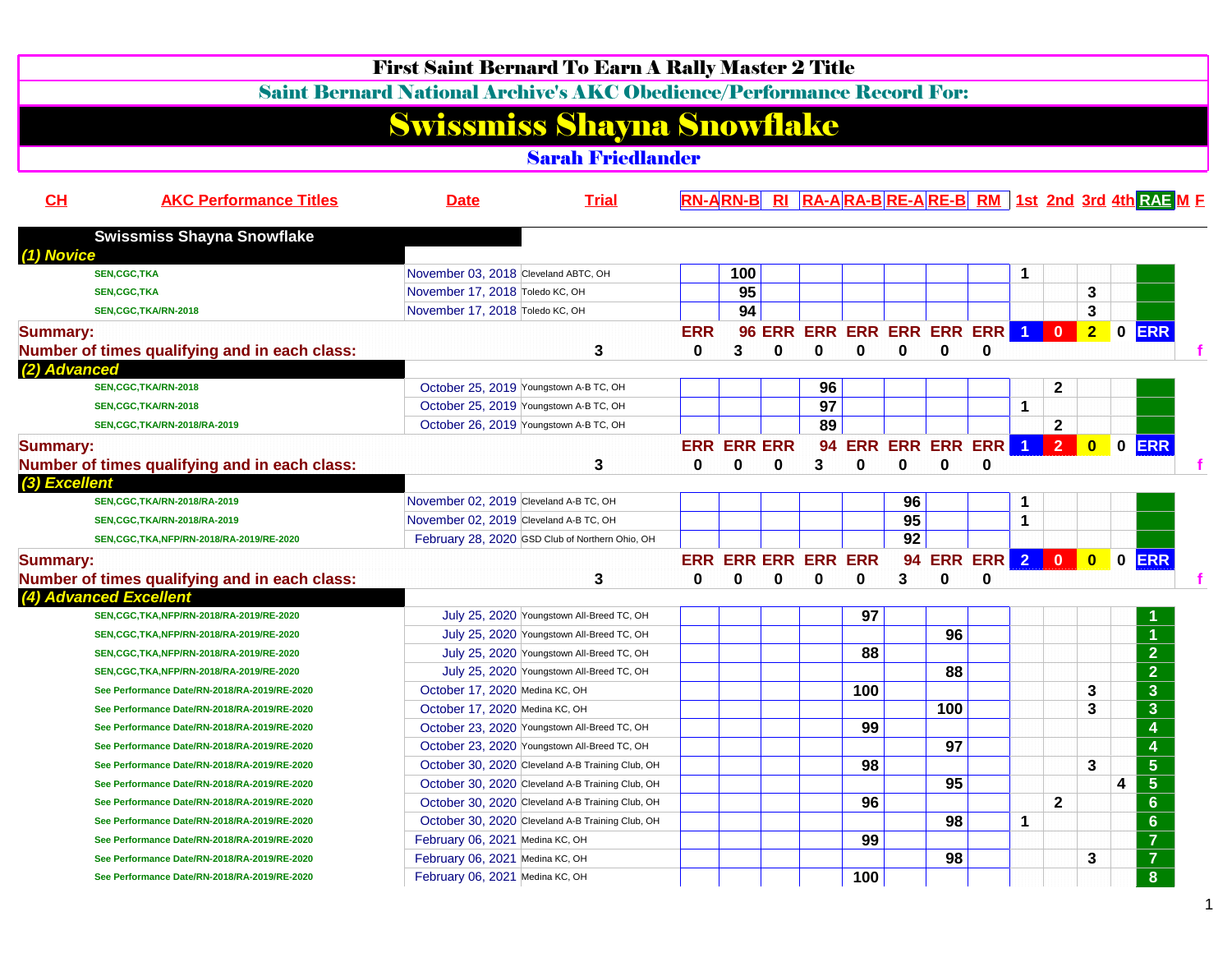| CH            | <b>AKC Performance Titles</b>                                                                                            | <b>Date</b>                     | <b>Trial</b>                                       |             |   |   |   |     |   |    |          |              |              |   |   | RN-ARN-B RI RA-ARA-BRE-ARE-B RM 1st 2nd 3rd 4th RAE M E |
|---------------|--------------------------------------------------------------------------------------------------------------------------|---------------------------------|----------------------------------------------------|-------------|---|---|---|-----|---|----|----------|--------------|--------------|---|---|---------------------------------------------------------|
|               | See Performance Date/RN-2018/RA-2019/RE-2020                                                                             | February 06, 2021 Medina KC, OH |                                                    |             |   |   |   |     |   | 89 |          |              |              |   |   |                                                         |
|               | See Performance Date/RN-2018/RA-2019/RE-2020/RM-2021                                                                     |                                 | March 05, 2021 GSD Club of Northern Ohio, OH       |             |   |   |   | 97  |   |    |          |              |              |   | 4 | 9                                                       |
|               | See Performance Date/RN-2018/RA-2019/RE-2020/RM-2021                                                                     |                                 | March 05, 2021 GSD Club of Northern Ohio, OH       |             |   |   |   |     |   | 95 |          |              |              |   |   | 9                                                       |
|               | See Performance Date/RN-2018/RA-2019/RE-2020/RM,RAE-2021                                                                 |                                 | March 05, 2021 GSD Club of Northern Ohio, OH       |             |   |   |   | 99  |   |    |          |              |              |   | 4 | 10                                                      |
|               | See Performance Date/RN-2018/RA-2019/RE-2020/RM,RAE-2021                                                                 |                                 | March 05, 2021 GSD Club of Northern Ohio, OH       |             |   |   |   |     |   | 92 |          |              |              |   | 4 | 10                                                      |
|               | See Performance Date/RN-2018/RA-2019/RE-2020/RM,RAE-2021                                                                 |                                 | March 13, 2021 Cleveland A-B Training Club, OH     |             |   |   |   | 97  |   |    |          |              |              | 3 |   | $\overline{11}$                                         |
|               | See Performance Date/RN-2018/RA-2019/RE-2020/RM,RAE-2021                                                                 |                                 | March 13, 2021 Cleveland A-B Training Club, OH     |             |   |   |   |     |   | 96 |          |              |              |   |   | 11                                                      |
|               | See Performance Date/RN-2018/RA-2019/RE-2020/RM,RAE-2021                                                                 |                                 | April 16, 2021 SBC of America #82/47/16 PA         |             |   |   |   | 95  |   |    |          | 1            |              |   |   | $\overline{12}$                                         |
|               | See Performance Date/RN-2018/RA-2019/RE-2020/RM,RAE-2021                                                                 |                                 | April 16, 2021 SBC of America #82/47/16 PA         |             |   |   |   |     |   | 97 |          | 1            |              |   |   | $\overline{12}$                                         |
|               | See Performance Date/RN-2018/RA-2019/RE-2020/RM,RAE-2021                                                                 |                                 | June 26, 2021 Cleveland A-B Training Club, OH      |             |   |   |   | 99  |   |    |          |              |              |   |   | $\overline{13}$                                         |
|               | See Performance Date/RN-2018/RA-2019/RE-2020/RM,RAE-2021                                                                 |                                 | June 26, 2021 Cleveland A-B Training Club, OH      |             |   |   |   |     |   | 98 |          |              |              |   |   | $\overline{13}$                                         |
|               | See Performance Date/RN-2018/RA-2019/RE-2020/RM,RAE-2021                                                                 |                                 | June 26, 2021 Cleveland A-B Training Club, OH      |             |   |   |   | 99  |   |    |          |              |              |   |   | 14                                                      |
|               | See Performance Date/RN-2018/RA-2019/RE-2020/RM,RAE-2021                                                                 |                                 | June 26, 2021 Cleveland A-B Training Club, OH      |             |   |   |   |     |   | 98 |          |              |              |   | 4 | 14                                                      |
|               | See Performance Date/RN-2018/RA-2019/RE-2020/RM,RAE-2021                                                                 |                                 | October 09, 2021 Cleveland Shetland Sheepdog C. OH |             |   |   |   | 97  |   |    |          |              | $\mathbf{2}$ |   |   | $\overline{15}$                                         |
|               | See Performance Date/RN-2018/RA-2019/RE-2020/RM,RAE-2021                                                                 |                                 | October 09, 2021 Cleveland Shetland Sheepdog C. OH |             |   |   |   |     |   | 94 |          |              |              |   | 4 | $\overline{15}$                                         |
|               | See Performance Date/RN-2018/RA-2019/RE-2020/RM,RAE-2021                                                                 | October 23, 2021 Medina KC, OH  |                                                    |             |   |   |   | 98  |   |    |          |              |              |   |   | $\overline{16}$                                         |
|               | See Performance Date/RN-2018/RA-2019/RE-2020/RM,RAE-2021                                                                 | October 23, 2021 Medina KC, OH  |                                                    |             |   |   |   |     |   | 98 |          |              |              |   |   | $\overline{16}$                                         |
|               | See Performance Date/RN-2018/RA-2019/RE-2020/RM,RAE-2021                                                                 | October 23, 2021 Medina KC, OH  |                                                    |             |   |   |   | 100 |   |    |          | 1            |              |   |   | $\overline{17}$                                         |
|               | See Performance Date/RN-2018/RA-2019/RE-2020/RM,RAE-2021                                                                 | October 23, 2021 Medina KC, OH  |                                                    |             |   |   |   |     |   | 95 |          |              |              |   |   | $\overline{17}$                                         |
| <b>Master</b> | Number of times qualifying and in each class:                                                                            |                                 | 34                                                 | $\mathbf 0$ | 0 | 0 | 0 | 17  | 0 | 17 | 0        |              |              |   |   |                                                         |
|               | See Performance Date/RN-2018/RA-2019/RE-2020                                                                             |                                 | February 28, 2020 GSD Club of Northern Ohio, OH    |             |   |   |   |     |   |    | 95       |              | $\mathbf{2}$ |   |   |                                                         |
|               | See Performance Date/RN-2018/RA-2019/RE-2020                                                                             |                                 | July 25, 2020 Youngstown All-Breed TC, OH          |             |   |   |   |     |   |    | 95       |              |              |   |   |                                                         |
|               | See Performance Date/RN-2018/RA-2019/RE-2020                                                                             |                                 | July 25, 2020 Youngstown All-Breed TC, OH          |             |   |   |   |     |   |    | 87       |              |              |   |   |                                                         |
|               | See Performance Date/RN-2018/RA-2019/RE-2020                                                                             | October 17, 2020 Medina KC, OH  |                                                    |             |   |   |   |     |   |    | 95       |              |              |   |   |                                                         |
|               | See Performance Date/RN-2018/RA-2019/RE-2020                                                                             |                                 | October 23, 2020 Youngstown All-Breed TC, OH       |             |   |   |   |     |   |    | 79       |              |              |   |   |                                                         |
|               | See Performance Date/RN-2018/RA-2019/RE-2020                                                                             |                                 | October 30, 2020 Cleveland A-B Training Club, OH   |             |   |   |   |     |   |    | 95       |              |              |   |   |                                                         |
|               | See Performance Date/RN-2018/RA-2019/RE-2020                                                                             |                                 |                                                    |             |   |   |   |     |   |    |          |              |              |   |   |                                                         |
|               |                                                                                                                          |                                 | October 30, 2020 Cleveland A-B Training Club, OH   |             |   |   |   |     |   |    | 89       |              |              |   |   |                                                         |
|               | See Performance Date/RN-2018/RA-2019/RE-2020                                                                             | February 06, 2021 Medina KC, OH |                                                    |             |   |   |   |     |   |    | 88       |              |              |   |   |                                                         |
|               | See Performance Date/RN-2018/RA-2019/RE-2020                                                                             | February 06, 2021 Medina KC, OH |                                                    |             |   |   |   |     |   |    | 98       |              | $\mathbf{2}$ |   |   |                                                         |
|               | See Performance Date/RN-2018/RA-2019/RE-2020/RM-2021                                                                     | February 07, 2021 Medina KC, OH |                                                    |             |   |   |   |     |   |    | 98       |              |              |   |   |                                                         |
|               | See Performance Date/RN-2018/RA-2019/RE-2020/RM,RAE-2021                                                                 |                                 | March 05, 2021 GSD Club of Northern Ohio, OH       |             |   |   |   |     |   |    | 96       |              |              |   |   |                                                         |
|               | See Performance Date/RN-2018/RA-2019/RE-2020/RM,RAE-2021                                                                 |                                 | March 05, 2021 GSD Club of Northern Ohio, OH       |             |   |   |   |     |   |    | 84       |              |              |   |   |                                                         |
|               | See Performance Date/RN-2018/RA-2019/RE-2020/RM,RAE-2021                                                                 |                                 | March 13, 2021 Cleveland A-B Training Club, OH     |             |   |   |   |     |   |    | 99       |              | $\mathbf{2}$ |   |   |                                                         |
|               | See Performance Date/RN-2018/RA-2019/RE-2020/RM,RAE-2021                                                                 |                                 | April 09, 2021 Youngstown All-Breed TC, OH         |             |   |   |   |     |   |    | 74       |              |              |   |   |                                                         |
|               | See Performance Date/RN-2018/RA-2019/RE-2020/RM,RAE-2021                                                                 |                                 | April 16, 2021 SBC of America #82/47/16 PA         |             |   |   |   |     |   |    | 75       | $\mathbf{1}$ |              |   |   |                                                         |
|               | See Performance Date/RN-2018/RA-2019/RE-2020/RM,RAE-2021                                                                 |                                 | June 26, 2021 Cleveland A-B Training Club, OH      |             |   |   |   |     |   |    | 96       |              |              |   |   |                                                         |
|               | See Performance Date/RN-2018/RA-2019/RE-2020/RM,RAE-2021                                                                 |                                 | June 26, 2021 Cleveland A-B Training Club, OH      |             |   |   |   |     |   |    | 96       |              |              |   |   |                                                         |
|               | See Performance Date/RN-2018/RA-2019/RE-2020/RM,RAE-2021                                                                 |                                 | October 09, 2021 Cleveland Shetland Sheepdog C. OH |             |   |   |   |     |   |    | 90       |              |              | 3 |   |                                                         |
|               | See Performance Date/RN-2018/RA-2019/RE-2020/RM,RAE-2021<br>See Performance Date/RN-2018/RA-2019/RE-2020/RM,RM2,RAE-2021 | October 23, 2021 Medina KC, OH  | October 10, 2021 Cleveland Shetland Sheepdog C. OH |             |   |   |   |     |   |    | 86<br>97 |              |              |   |   |                                                         |